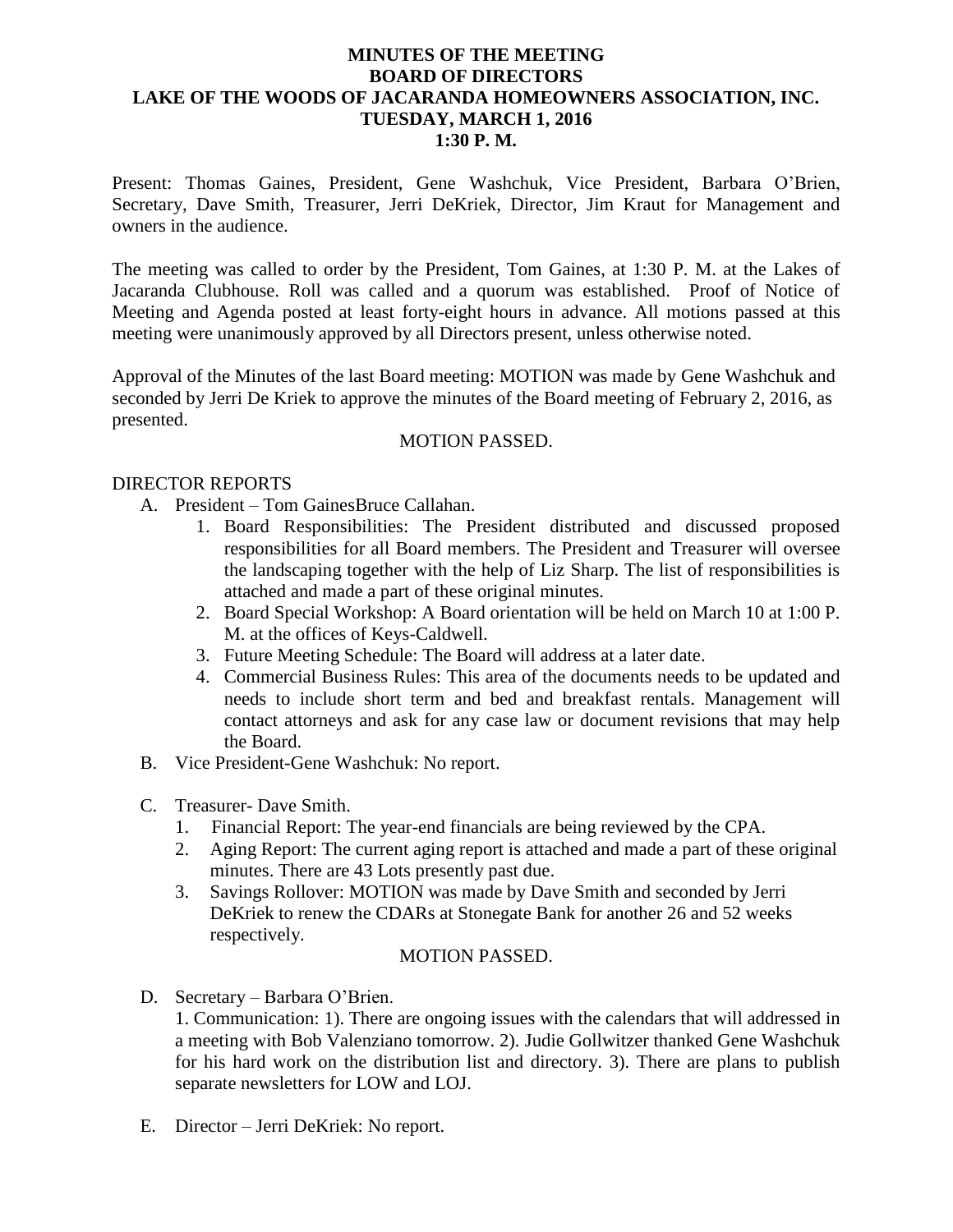- F. Keys-Caldwell Management Company Report: Property Manager - Jim Kraut
	- 1. Covenant Violations: The drivethrough was done last Friday and 60 violations were recorded, mostly for dirty roofs, walkways and driveways.
	- 2. Misc Items: Complaints received at the annual meeting will be addressed.

## SUB-ASSOCIATIONS

- A. Park Estates: No report.
- B. LOJ: No report.
- C. Grassy Oaks II: No report.
- D. Grassy Oaks III: No report.

# STANDING COMMITTEE REPORTS:

A. Architectural Review: MOTION was made by Gene Washchuk and seconded by Jerri DeKriek to approve the 2016 ARC Committee members, as presented and attached and made a part of these original minutes.

# MOTION PASSED.

Bruce Callahan reported that the Arc will continue to meet on the  $1<sup>st</sup>$  and  $3<sup>rd</sup>$  Mondays of each month at the clubhouse. Owners were asked to drop off their applications at either the ARC mailbox or Keys-Caldwell's office.

- B. Lakes and Wetlands Art Bradley will submit an article for the next newsletter.
- C. Disaster Preparedness: No report.

## SPECIAL COMMITTEES REPORTS:

- A. Landscaping: Liz Sharpe: 1). Replanting of warranty items is underway but not complete. 2). A proposal for annuals will be presented at the next Board meeting.
- B. Social Update: Judie Gollwitzer: 1). There will be an ISIS lecture at the LOJ clubhouse on March 30 at 1:00 P. M. 2). The catered, invitation only, Volunteer Luncheon will be held on April 10, at 1:00 P. M. at the clubhouse. 3). The antique car show will be held on April 24 in the clubhouse parking lot. 4). A request was submitted for advertisement and signage funds for the upcoming garage sale.

MOTION was made by Dave Smith and seconded by Barbara O'Brien to authorize up to \$170 to be spent on signage and advertising for the community garage sale.

## MOTION PASSED.

## UNFINISHED BUSINESS.

A. Open Items: 1). Mailbox: A catalog has been provided to the Board for replacement of the existing mailboxes.2). An estimate of \$2,750 to install a screened enclosure around the mailbox area. 3). John Vidas will replace broken railings along the entrance to the walking path next to the mail station. 4). Management will continue to work on proposals for the refurbishment of t he pump house roof, siding and painting. 5). Speeding: The Sheriff's Department has agreed to set up speed traps along Lake of the Woods Drive. Additional speed limit signs have also been requested. 6), Judie Gollwitzer is working on the new directory.

## NEW BUSINESS:

A. Board Correspondence: None.